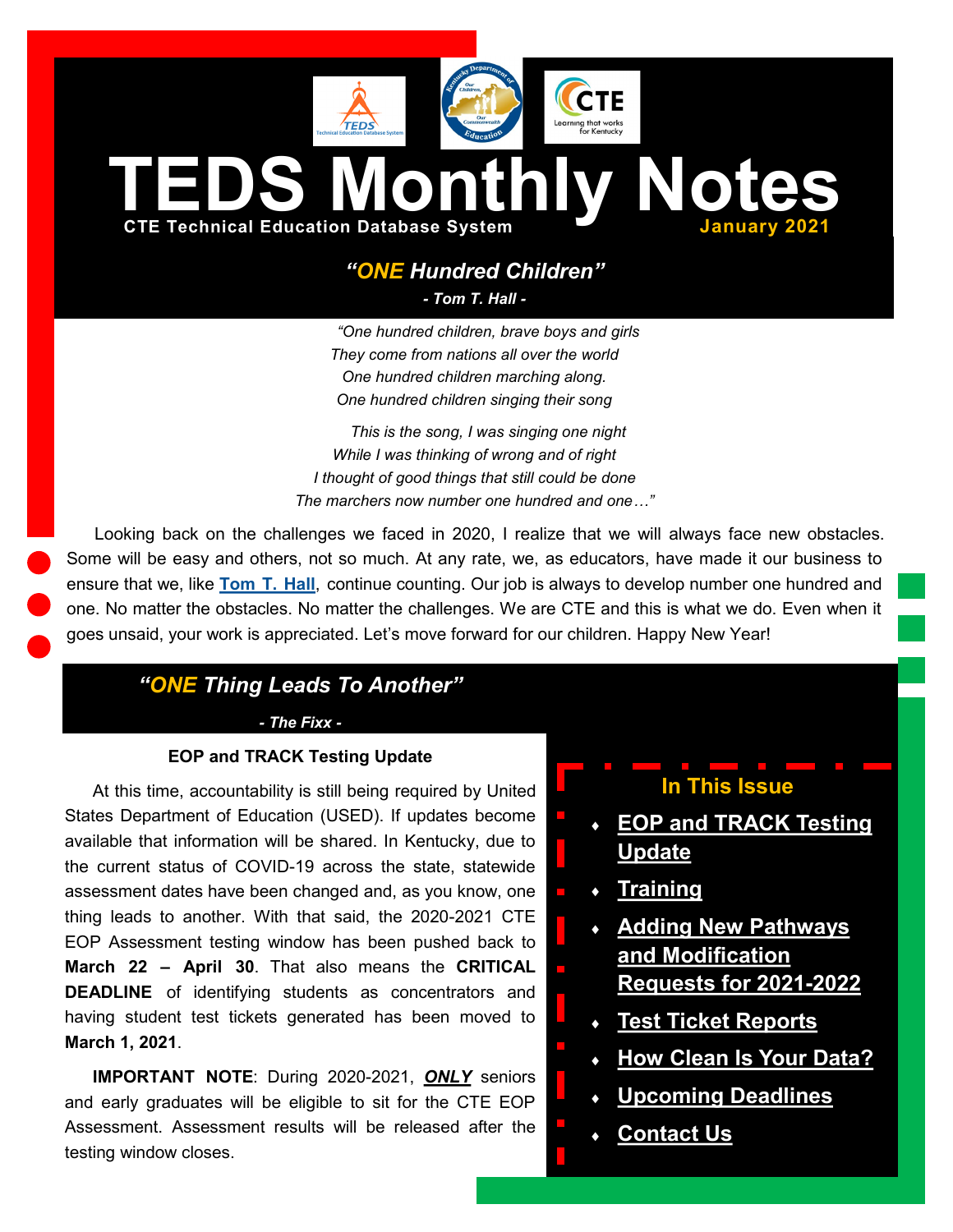# *"I'm The Only ONE"*

*- Melissa Etheridge -*

### **TEDS Training**

<span id="page-1-0"></span>TEDS training is required every two years and users are required to log in at least once every four months because it is still important that those entering the data understand how and what they are entering. It is also good for our TEDS users to not be able to say, "I'm the only one". CTE Best practices for TEDS access suggests at least two people in every school have full access to TEDS to help ensure the accurate and timely data entry.

We have developed virtual training sessions that have been very successful. Maybe you haven't logged in for a while and didn't know your TEDS account was locked, and now you need to attend a training session. There is currently one date scheduled for **January 26, 2021**. Additional dates will be posted on the **[TEDS website](https://education.ky.gov/CTE/teds/Pages/default.aspx)** as they become available. Don't be the only one with missing data. If you have not already trained or if you need to, get signed up soon.

## *"ONE Piece at a Time"*

*- Johnny Cash- -*

#### *Adding New Pathways and Modification Requests for 2021-2022*

What's the best way to eat a whale? (enter obligatory groan here) One piece at a time! Well, building your CTE program can be the same way. As you grow and find that there are other interests being driven by the data found in the Employer Connector Tool, you may want to add pathways to your program or even modify an existing pathway. There is a time and place for doing just that. The time is **February 1 – September 1**. The place is TEDS. Watch for the updated instructions for adding/removing/modifying pathways to be added to the TEDS Step-by-Step webpage once the window opens. Ha! One piece at a time!

# *"If It Ain't ONE Thing"*

*- Luther Vandross -*

### **Test Ticket Reports**

As you know, we have moved the testing window for 2020-2021. This means a few other moving parts have to be adjusted as well. As many of us have said over these past ten months, if it ain't one thing it's another. As we make adjustments in TEDS to accommodate the changes in the testing process for this year, we have encountered a few potential bugs with the test ticket report. We ask that you be patient with us as we complete testing of updates. We promise that all will be corrected well before the March 1 deadline.



### **Learn what precautions you can take with the coronavirus**

Call the KY Department for Public Health's COVID-19 hotline at (800) 722- 5725 or visit its COVID-[19 webpage.](https://chfs.ky.gov/agencies/dph/pages/covid19.aspx)

More information also is available on KDE's COVID-[19 webpage.](https://education.ky.gov/comm/Pages/COVID-19-Updates.aspx)